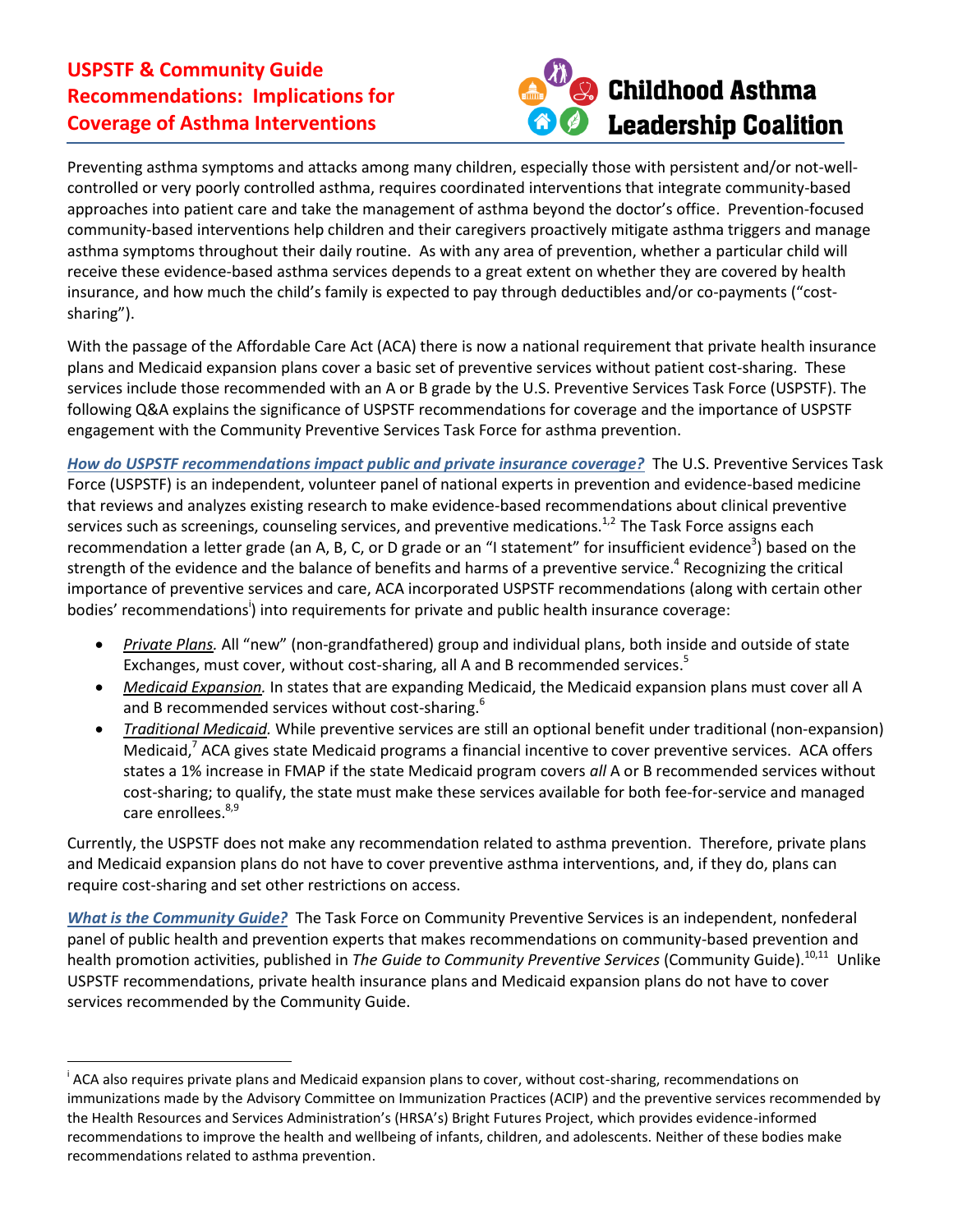## **USPSTF & Community Guide Recommendations: Implications for Coverage of Asthma Interventions**



*What recommendations does the Community Guide make for asthma prevention?* The Community Guide recommends "*the use of home-based multi-trigger, multicomponent interventions with an environmental focus for children and adolescents with asthma."*12 The Guide states that not only do these interventions lead to reduced asthma symptoms and improved quality of life, but providing such services also leads to substantial cost savings ranging from \$5.30-\$14 for every dollar invested. However, because these interventions are recommended by the Task Force on Community Services rather than the Task Force on Preventive Services, private and public insurers have no obligation to cover these interventions. While a few private health plans have incorporated community asthma education and environmental interventions into their plan designs,<sup>13,14,15</sup> community-based asthma programs are not in widespread use by public and private insurers.<sup>16,17</sup>

*How can Community Guide recommendations impact USPSTF's work?* While USPSTF and the Community Guide have different areas of focus, their recommendations do overlap. For example, both Task Forces make recommendations that address obesity screening, healthy diet counseling and physical activity:

| <b>USPSTF Recommendations:</b>                                                                                                                                                                                                                                                                                                                   | <b>Related Community Guide Recommendations:</b>                                                                                                                                                                                                                                                                                                                                                                                                                                                                                                                                                                                                                                                                                                                                                                                                                                                                   |
|--------------------------------------------------------------------------------------------------------------------------------------------------------------------------------------------------------------------------------------------------------------------------------------------------------------------------------------------------|-------------------------------------------------------------------------------------------------------------------------------------------------------------------------------------------------------------------------------------------------------------------------------------------------------------------------------------------------------------------------------------------------------------------------------------------------------------------------------------------------------------------------------------------------------------------------------------------------------------------------------------------------------------------------------------------------------------------------------------------------------------------------------------------------------------------------------------------------------------------------------------------------------------------|
| <b>Obesity screening and counseling: children</b><br>The USPSTF recommends that clinicians screen<br>children age 6 years and older for obesity and<br>offer them or refer them to comprehensive,<br>intensive behavioral interventions to promote<br>improvement in weight status.<br><b>Healthy diet counseling</b>                            | <b>Obesity Prevention and Control: Technology-Supported</b><br><b>Multicomponent Coaching or Counseling Interventions to</b><br><b>Reduce Weight and Maintain Weight Loss</b><br>The Community Preventive Services Task Force recommends<br>technology-supported multicomponent coaching or counseling<br>interventions intended to reduce weight on the basis of sufficient<br>evidence that they are effective in improving weight-related<br>behaviors or weight-related outcomes.<br><b>Behavioral and Social Approaches to Increase Physical Activity:</b><br><b>Individually-Adapted Health Behavior Change Programs</b><br>The Community Preventive Services Task Force recommends<br>implementing individually-adapted health behavior change<br>programs based on strong evidence of their effectiveness in<br>increasing physical activity and improving physical fitness among<br>adults and children. |
| The USPSTF recommends intensive behavioral<br>dietary counseling for patients with<br>hyperlipidemia and other known risk factors<br>for cardiovascular and diet-related chronic<br>disease. Intensive counseling can be delivered<br>by primary care clinicians or by referral to<br>other specialists, such as nutritionists or<br>dietitians. |                                                                                                                                                                                                                                                                                                                                                                                                                                                                                                                                                                                                                                                                                                                                                                                                                                                                                                                   |

Given the inevitable (and arguably crucial) overlap between clinical and community-based preventive services, the ACA requires both Task Forces to communicate with one another. Under ACA Section 4003(a), USPSTF must "*take appropriate steps to coordinate its work with the Community Preventive Services Task Force…including the examination of how each task force's recommendations interact at the nexus of clinic and community*." 18 Likewise, the law requires the Community Preventive Services Task Force to coordinate with USPSTF.<sup>19</sup>

*Is it appropriate for USPSTF to review asthma?* Given the strong Community Guide recommendation for homebased asthma interventions for children, asthma may be ripe for review by USPSTF. At minimum, because evidencebased asthma interventions have clinical and community components, then per ACA requirements the two Task Forces should take steps to coordinate their work on this important issue.

As evidenced in the above descriptions of obesity and healthy diet counseling, USPSTF already has recommendations in place for children that fall in that "nexus of clinic and community" where non-clinical providers are needed to promote effective prevention. USPSTF similarly recommends counseling for tobacco use cessation in children and adolescents; in its recommendation statement USPSTF describes the value of school- and community-based behavioral counseling programs that promote smoking cessation.<sup>20</sup> In these and other recommendation statements, it is clear that USPSTF recommendations go beyond preventive care that happens solely in a clinical setting.